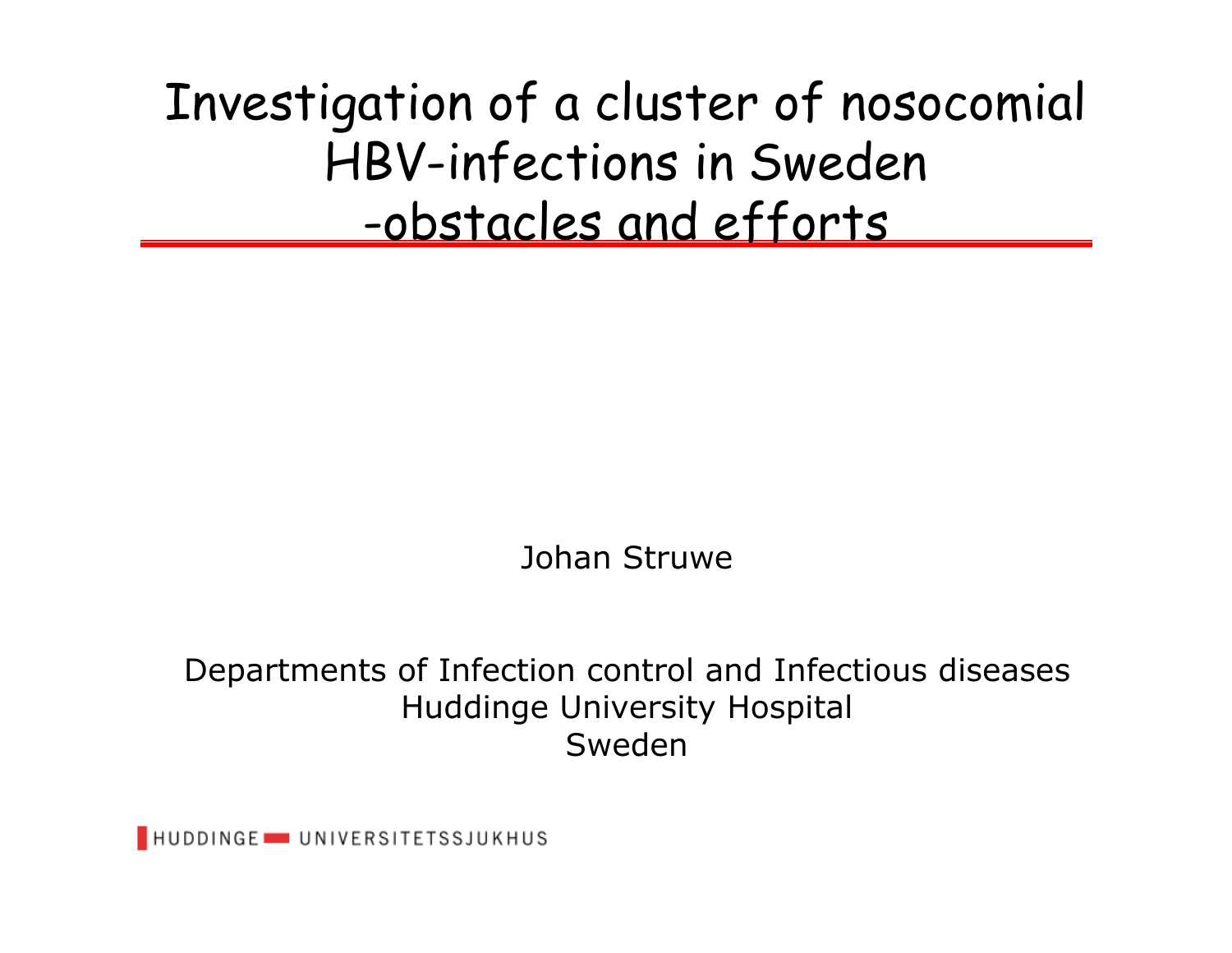### Nosocomial HBV-infections in Sweden I: Patients 1991-2002

1991-96 12 cases

1997-2002 3 "blood"

2 "other nosocomial"

Data from Ragnhild Janzon, Swedish National Institute for Infection Control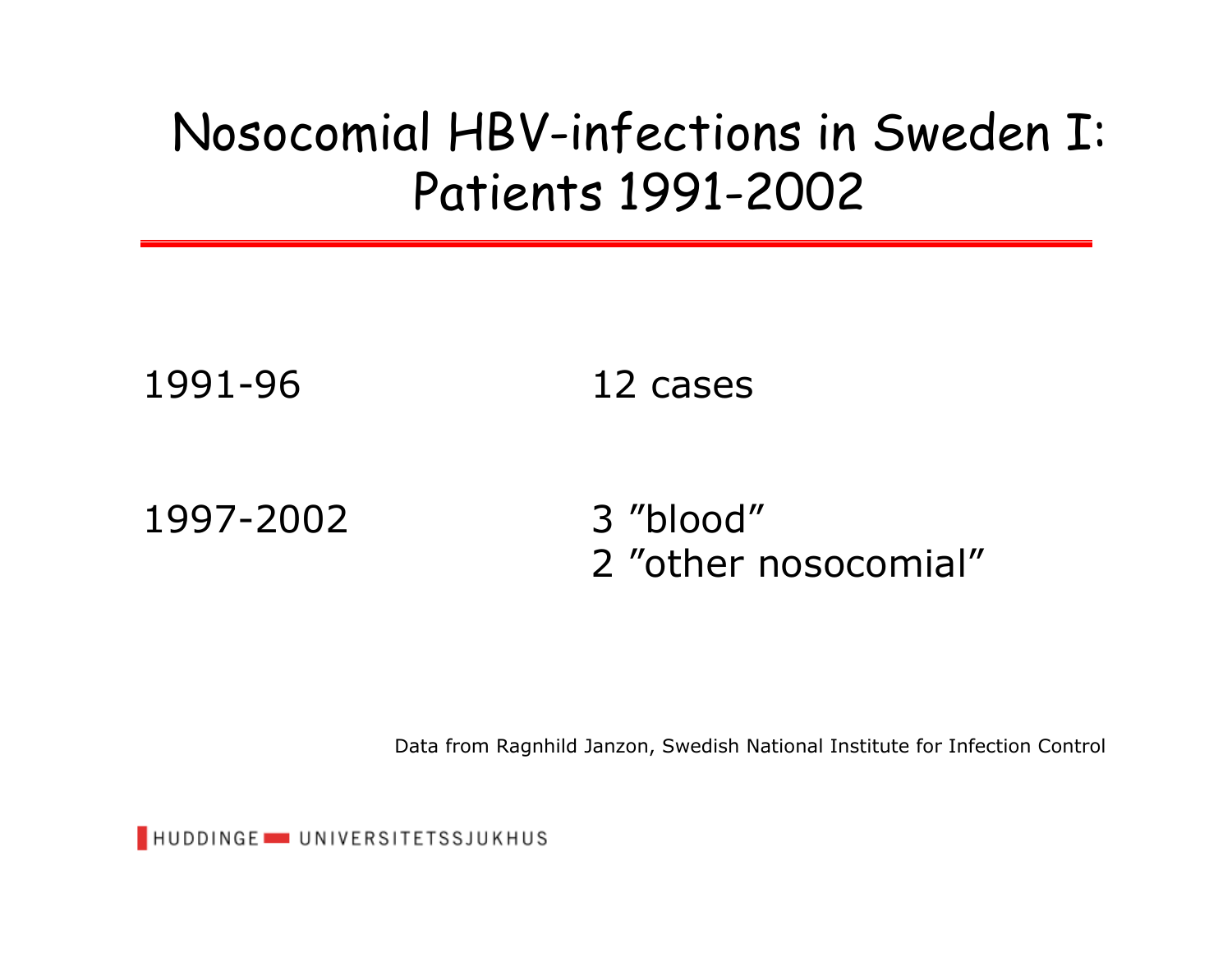# Nosocomial HBV-infections in Sweden II: Staff



So – why bother 
$$
?
$$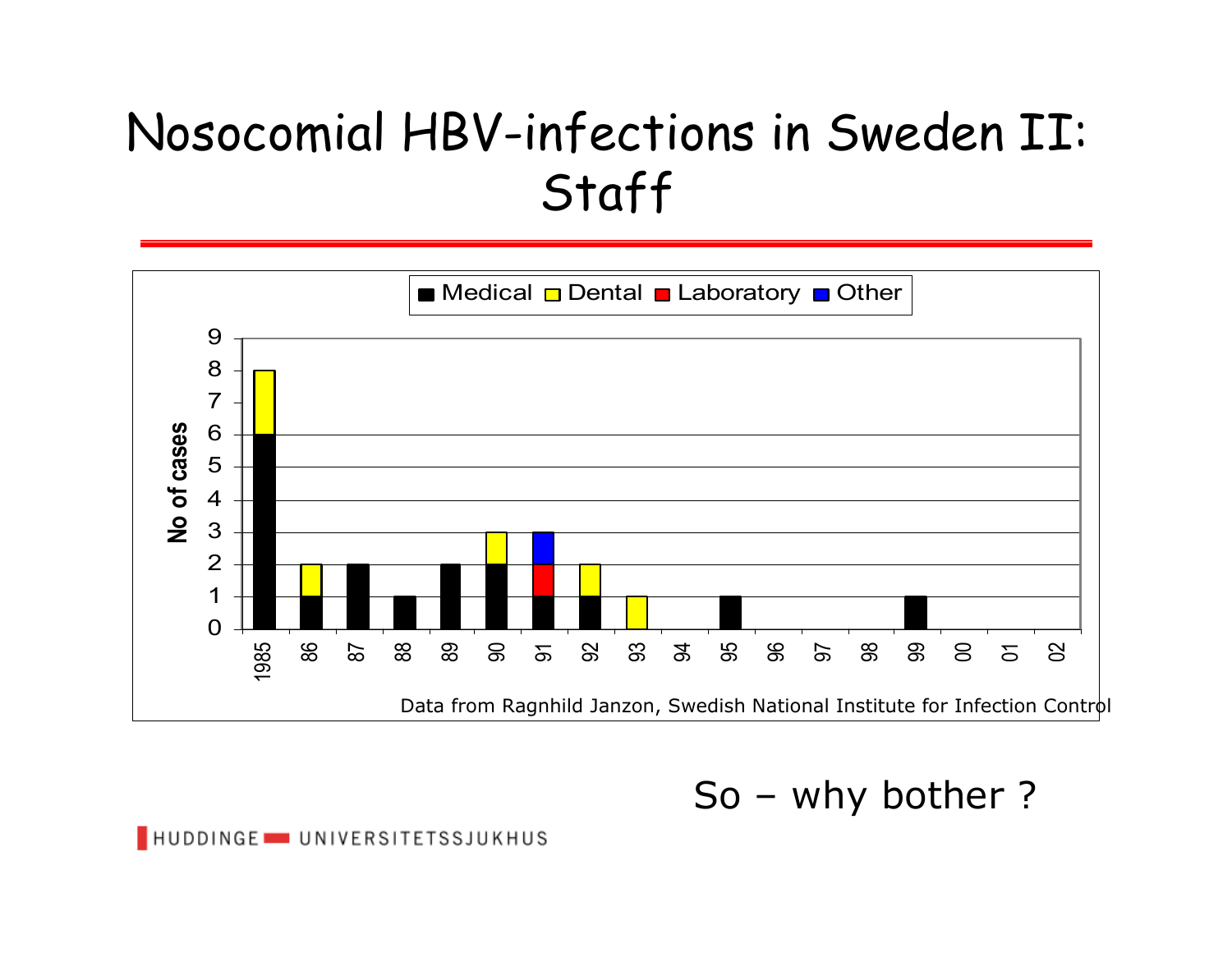# Cases at Huddinge University Hospital

- 1. November 199975-year-old male, end-stage renal disease, recent shift from PD to HD after peritonitis
- 2. March 200034-year-old male with Burkitt lymphoma
- 3. August 2000 57-year-old male with coronary heart disease
- 4. August 2000 18-year-old male with malignant lymphoma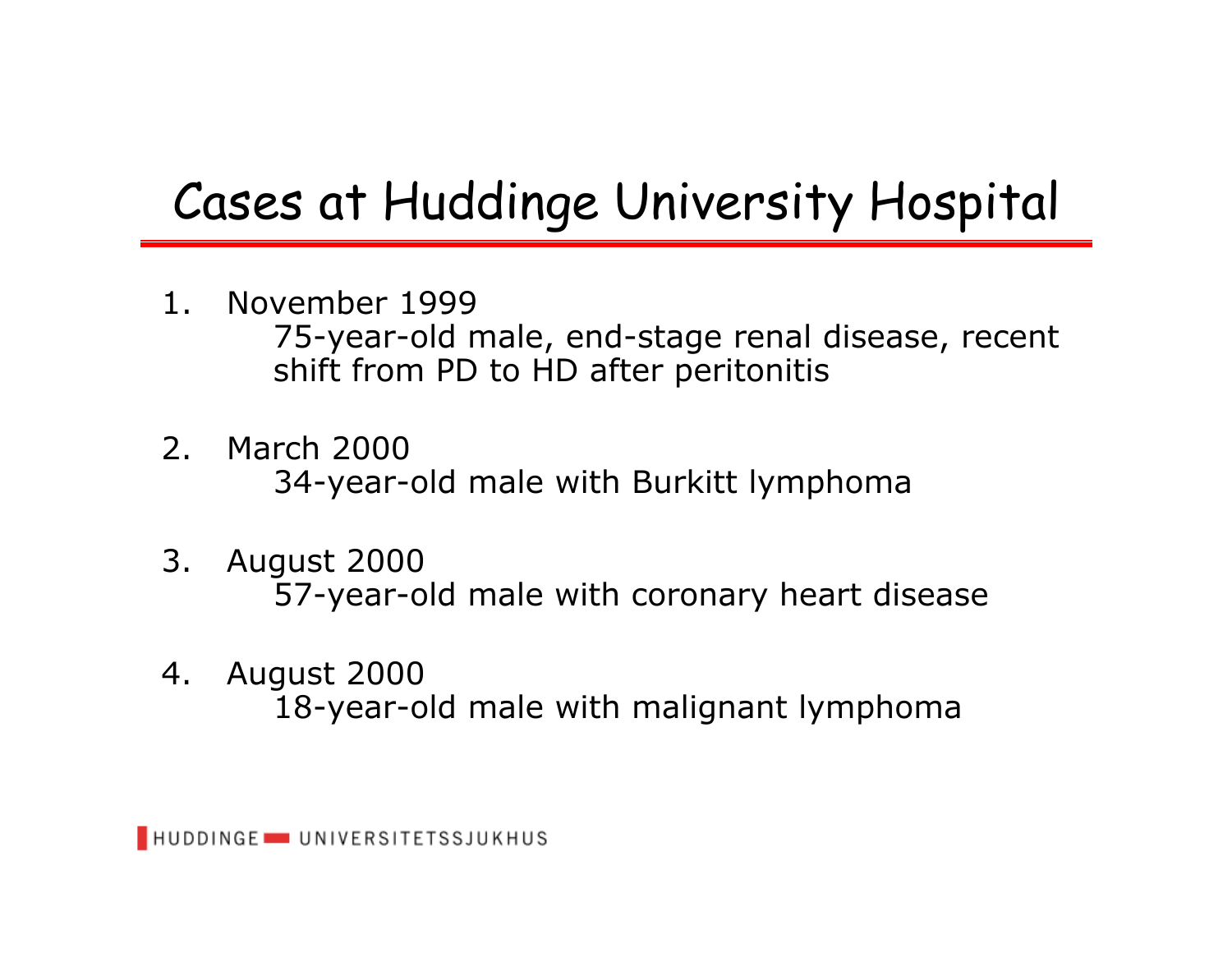### Considerations

Identification of possible source(s)

Avoid further transmission

- Detect new (silent) cases
- Review infection control practises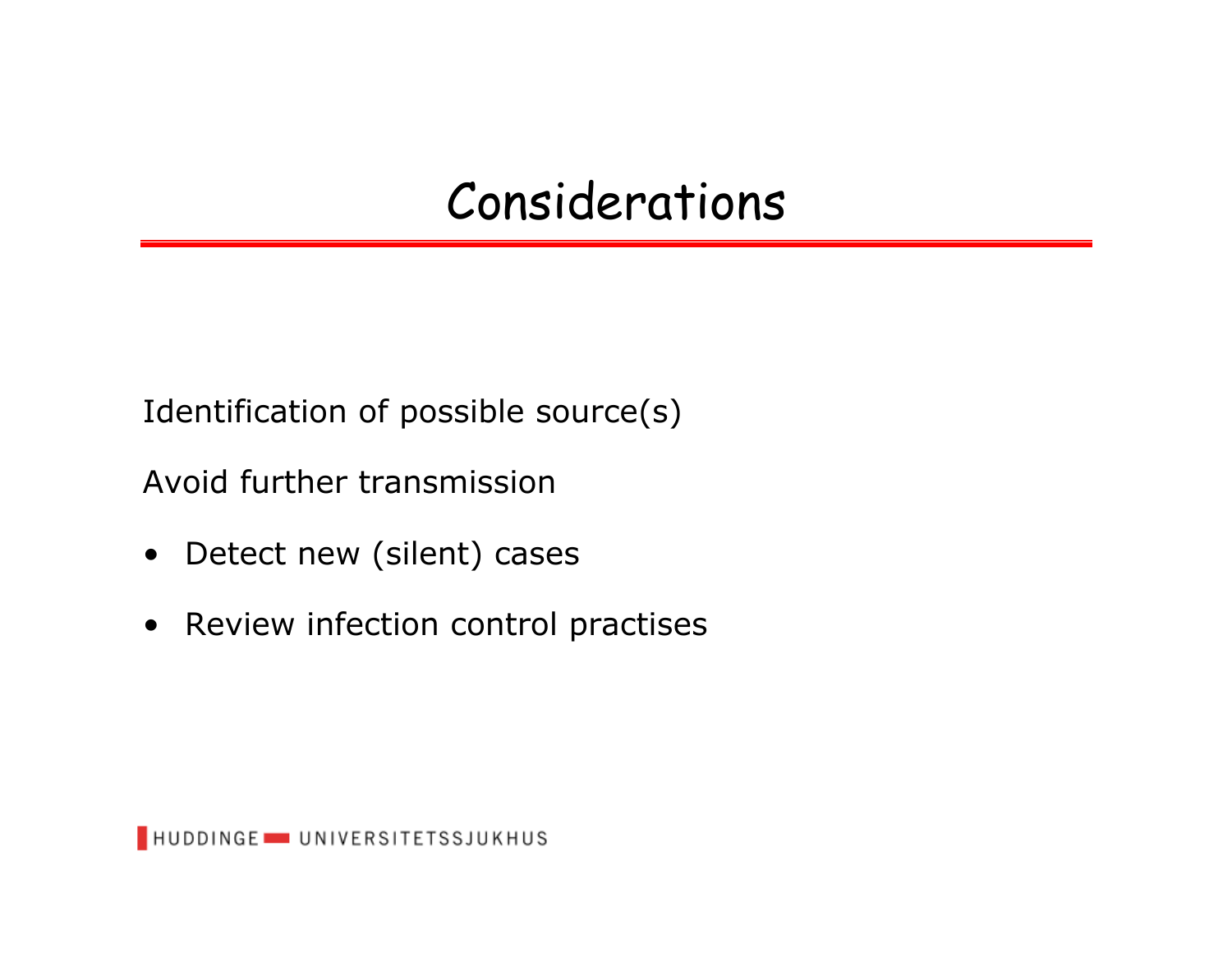A known HBV-positive dialysis patient ?

Blood ?

Unrecognised dialysis-/other patient ?

More cases ?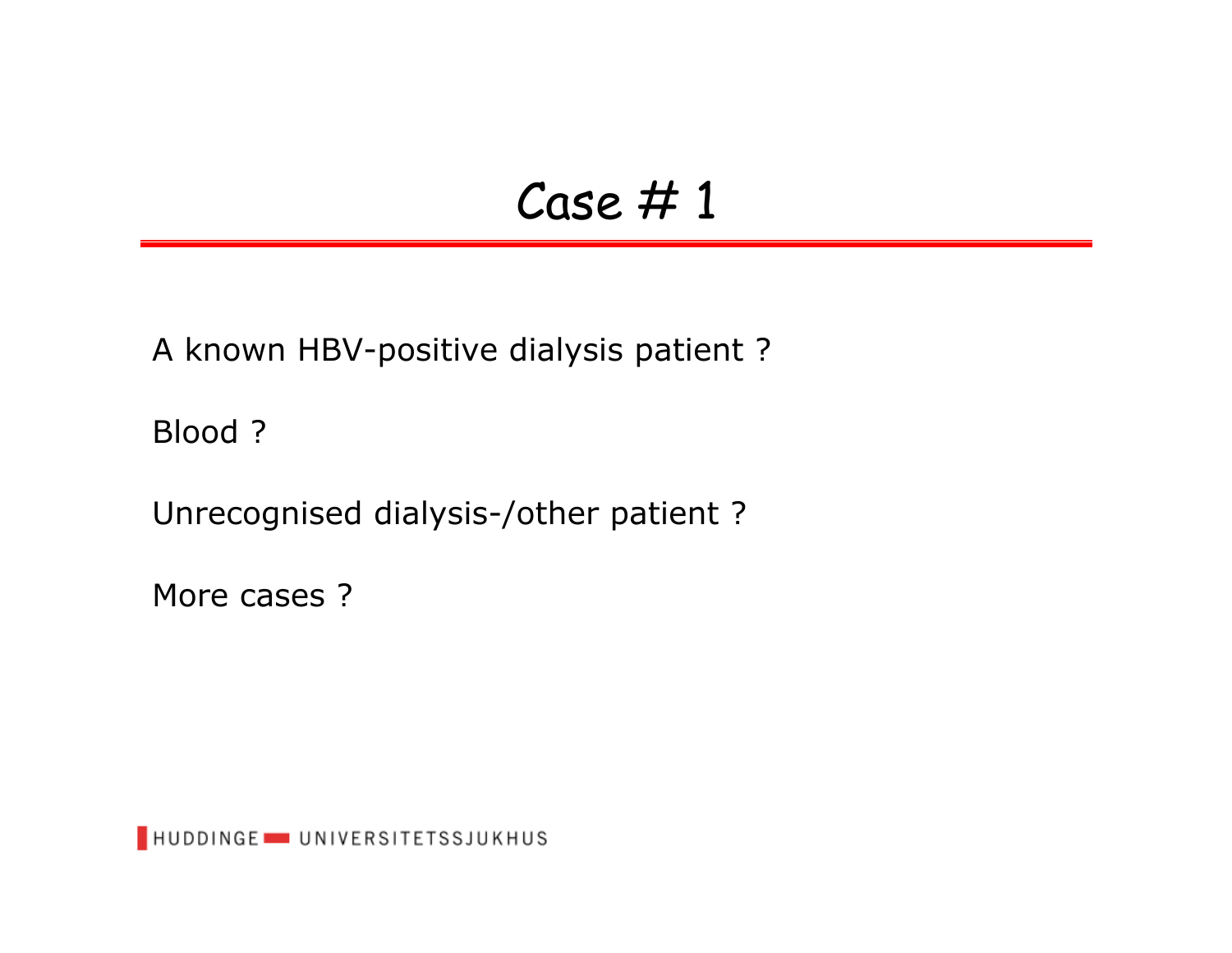#### Same blood donor as # 1 ?

Thai wife ?

Unrecognised patient in hematology ?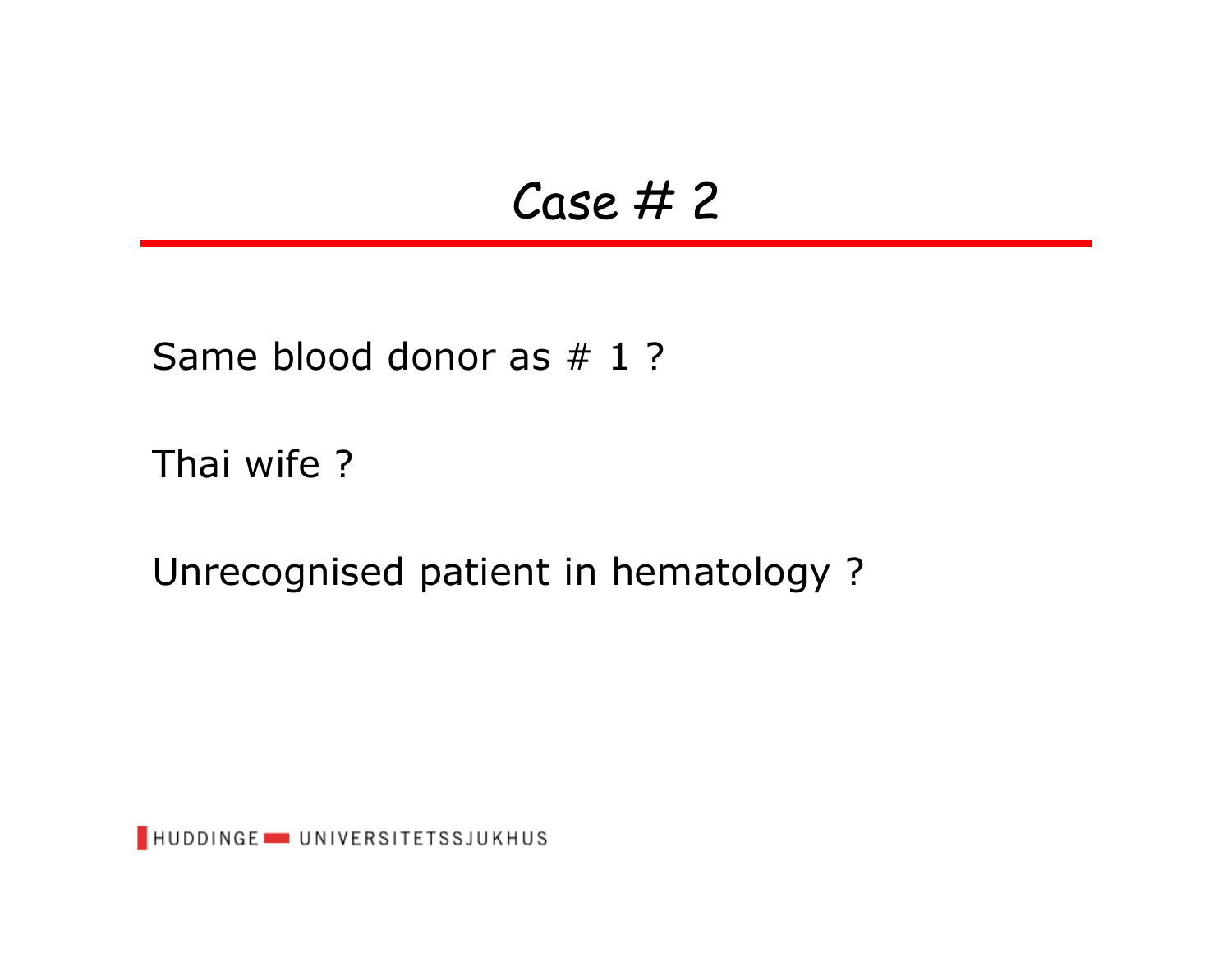No blood transfusion

#### No treatment in same clinics as  $#1$  and  $#2$

Isolated case…?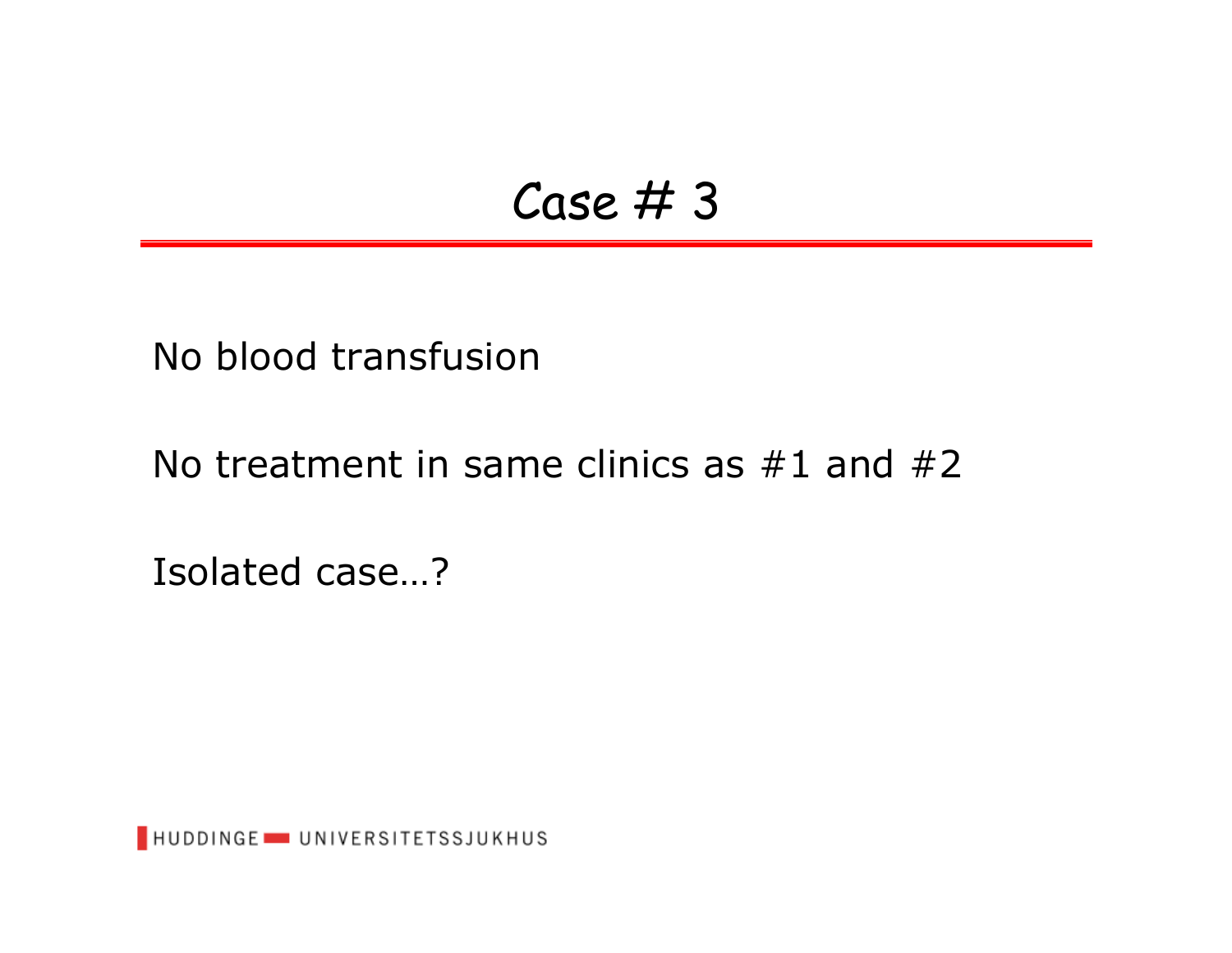Treated at same clinic as  $# 2$  during overlapping period, however not even blood sampling during same day

Same blood donor as  $# 1$  and/or  $#2$ ?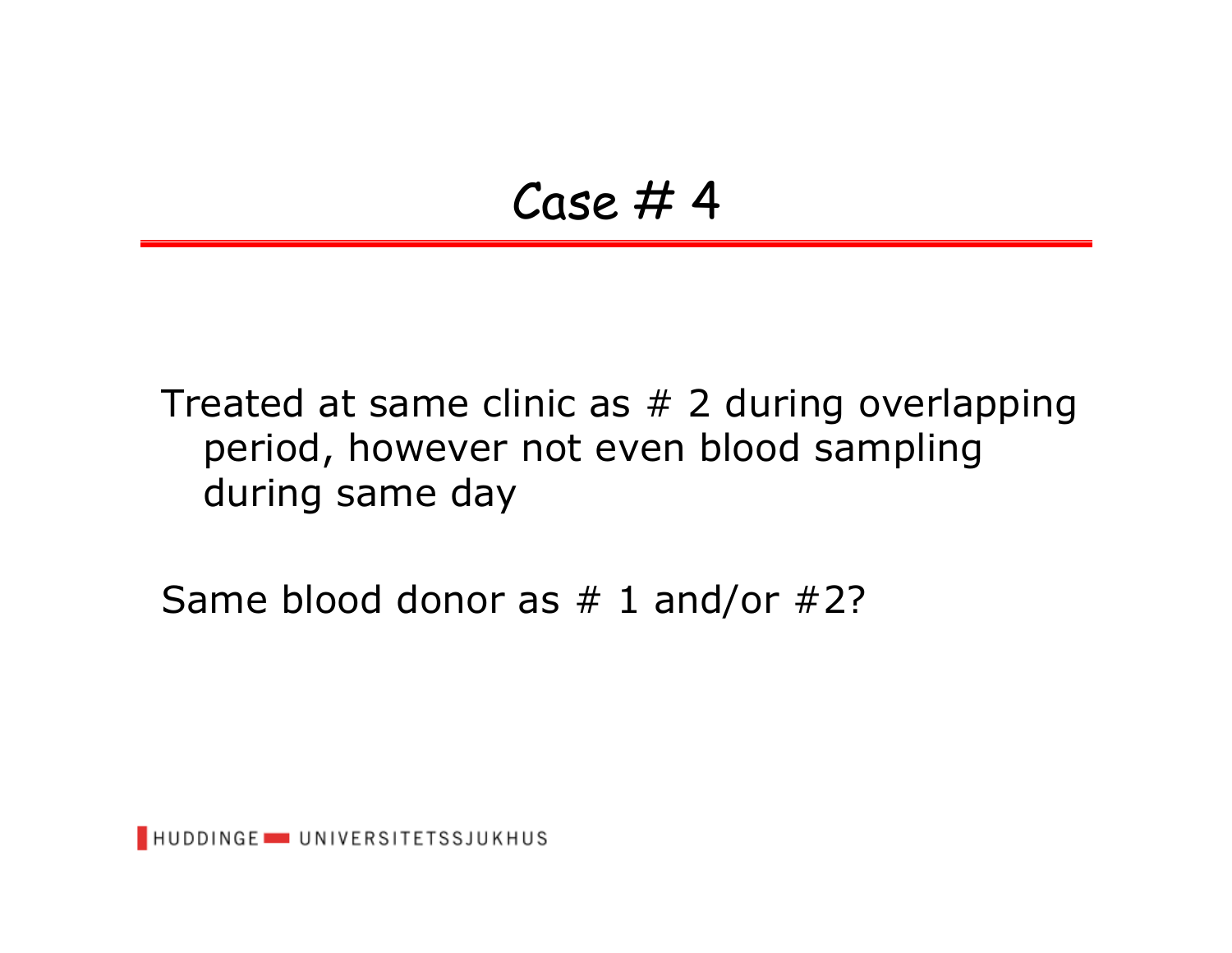### What we tried to do...

To find the source:

- • Regular contact tracing among sexual partners, family members etc
- Rule out common blood-donors
- Identify seroconverted blood-donors
- Identify HBV-DNA positive dialysis patients
- Sequence HBV-DNA positive cases and possible sources

To identify new cases:

•Intensified surveillance of dialysis patients

Prevention:

- Vaccination of unvaccinated staff
- Review of infection control practices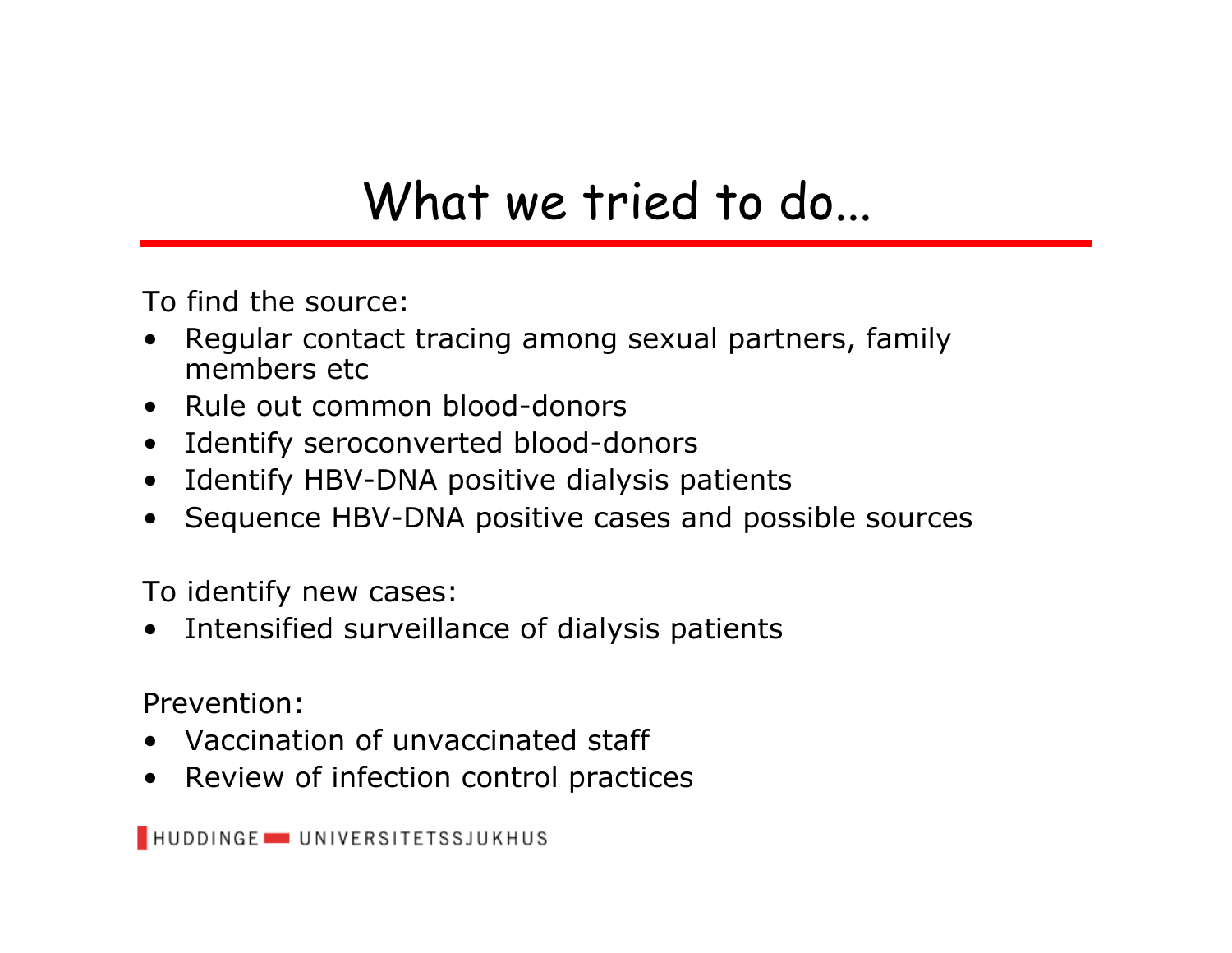### What we didn't do ...

Staff ?

Other patients ?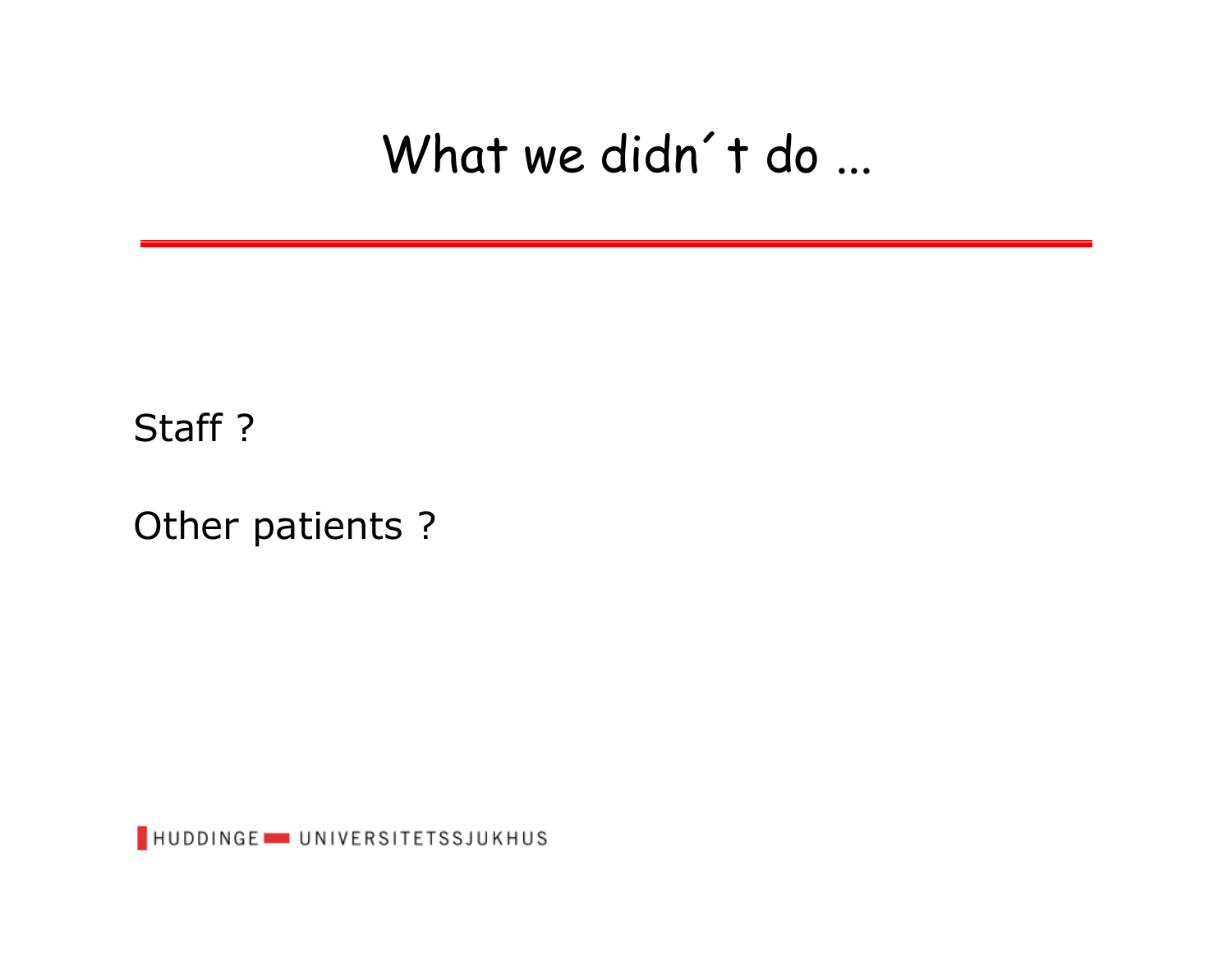# Outcome of source-hunting I

- Thai wife HBsAg positive (others negative)
- No common blood-donor
- 8/8 anti-HBc positive dialysis patients anti-HBc IgM and HBV-DNA negative
- 2/4 known HBsAg positive dialysis patients HBV-DNA positive

Results from sequencing...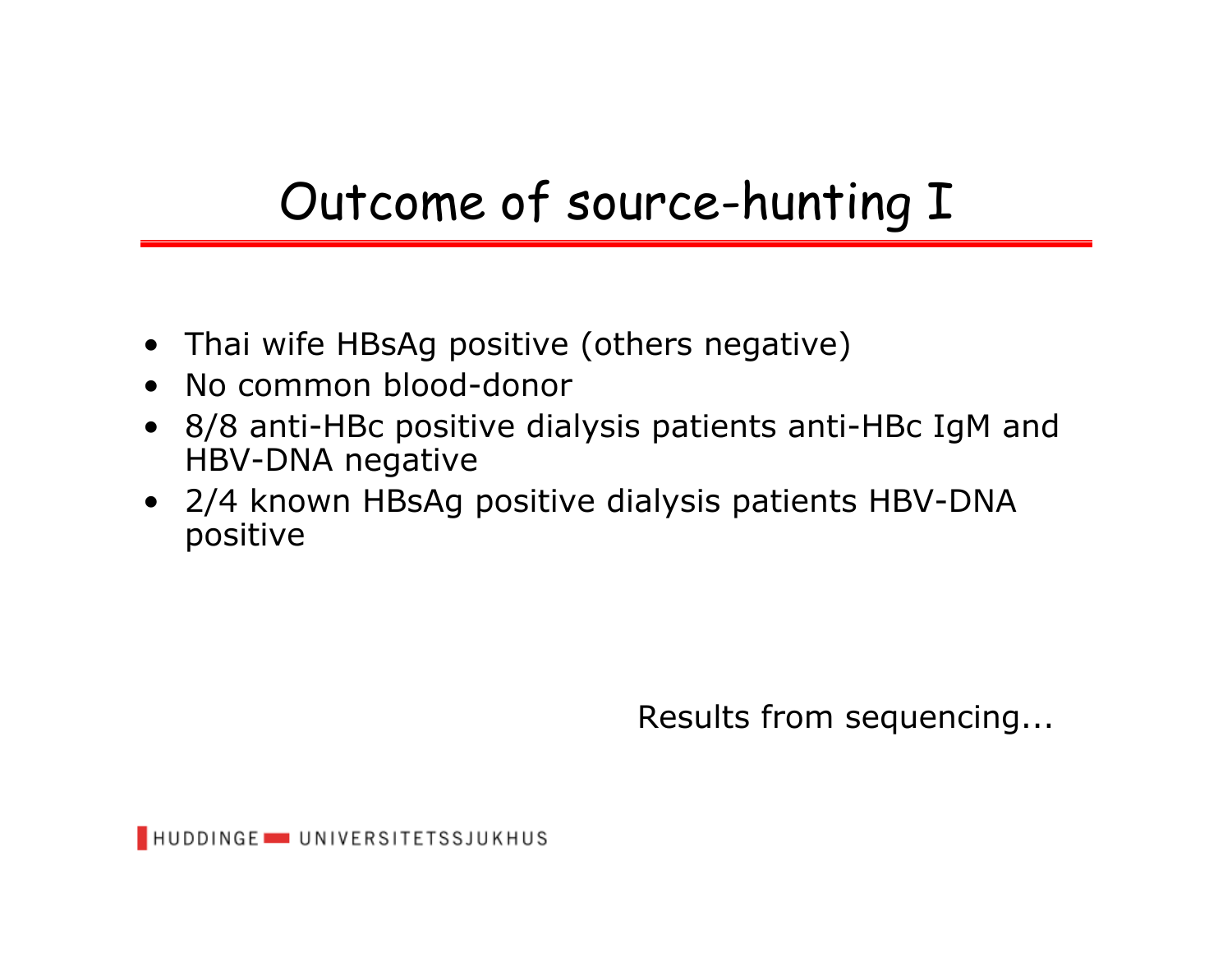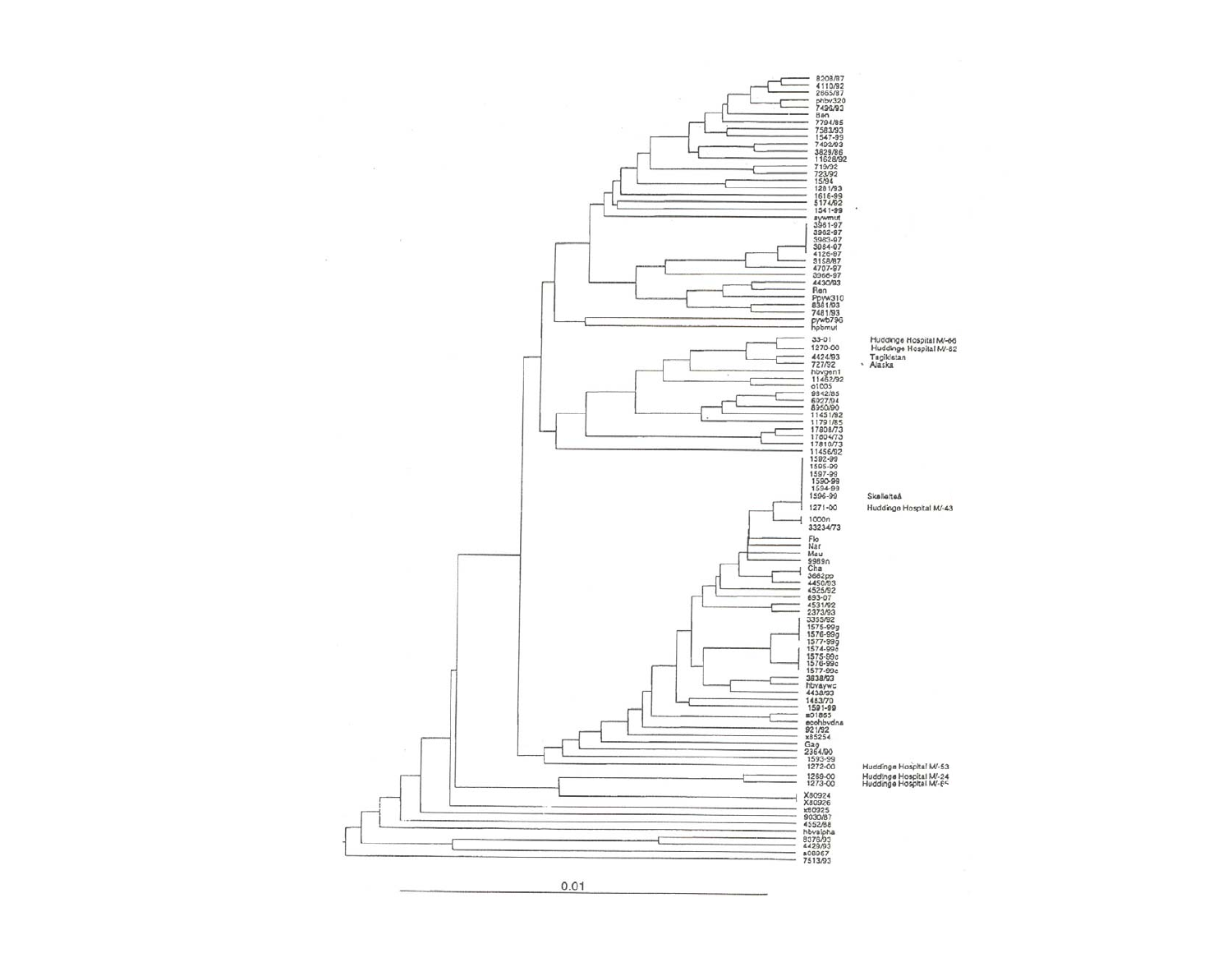### Conclusion

Two coupled pairs (with one secondary case)

How ?

One isolated case

Typing useful for confirmation of related cases as well as excluding non-related cases

End of story ?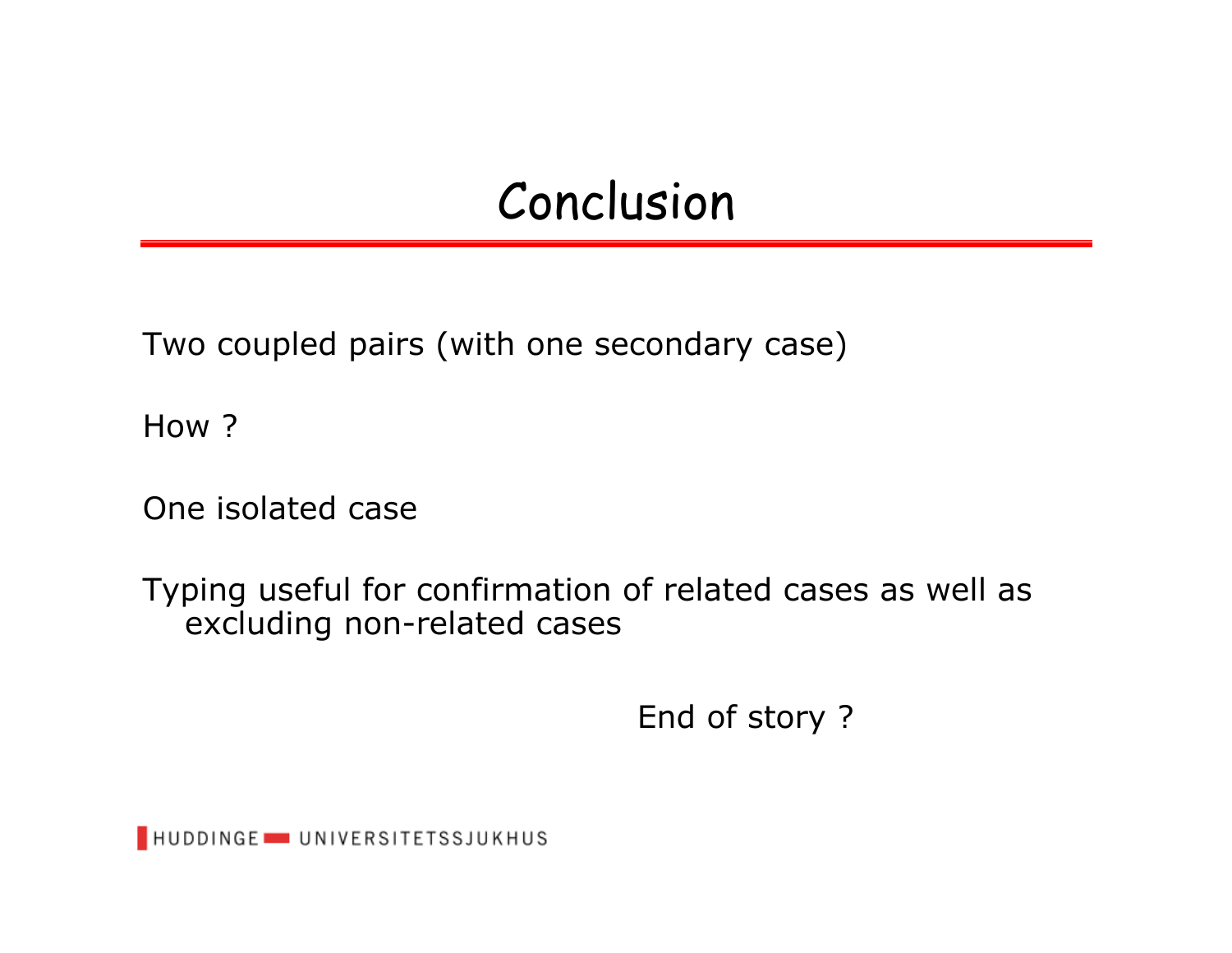### Case  $# 5$  February -02

### 47-year old male with ALL, seronegative 2000, diagnosed having activated chronic HBV

meanwhile....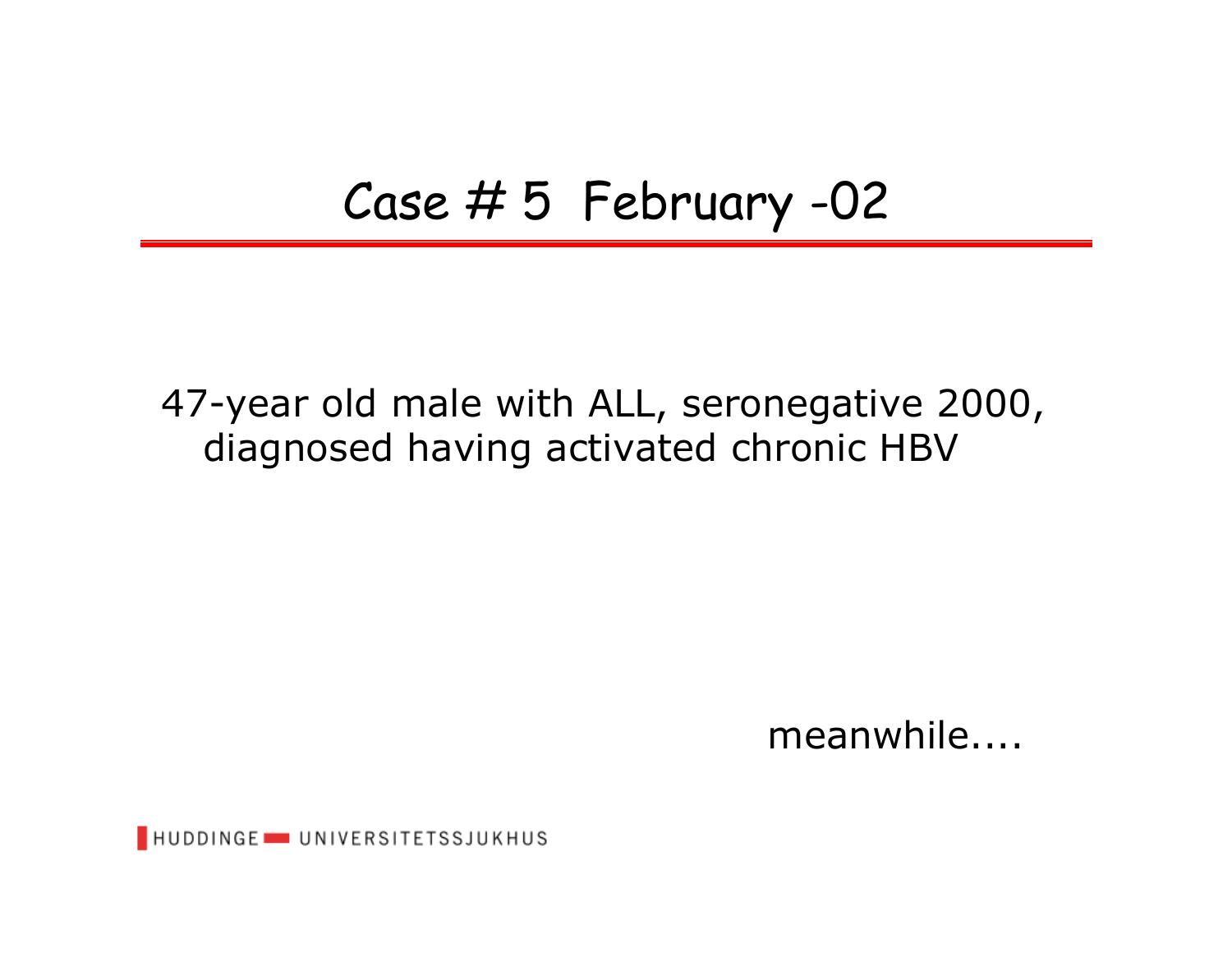### Eureka !

### 35-year old woman with acute HBV

### Father 60 years old, coronary heart disease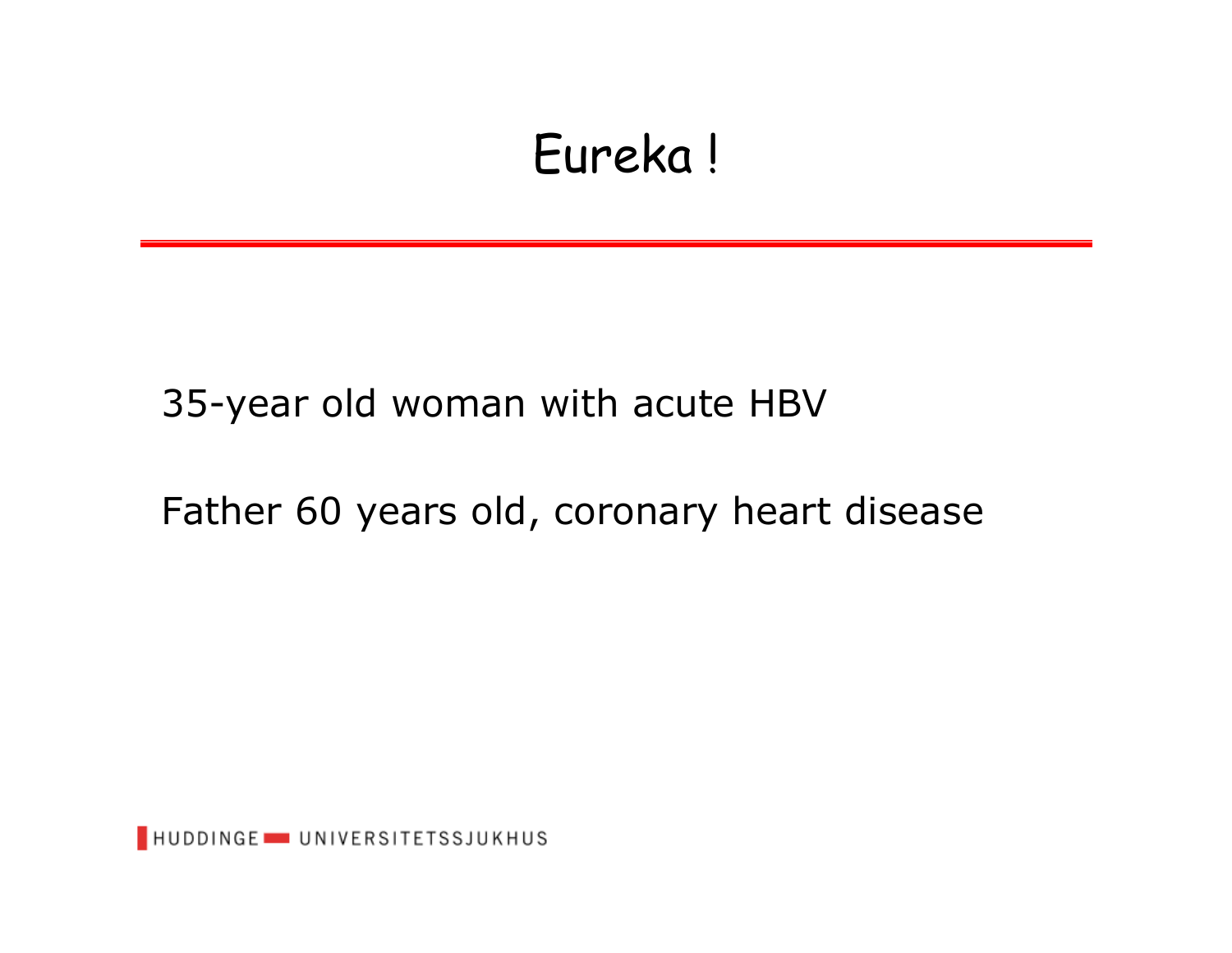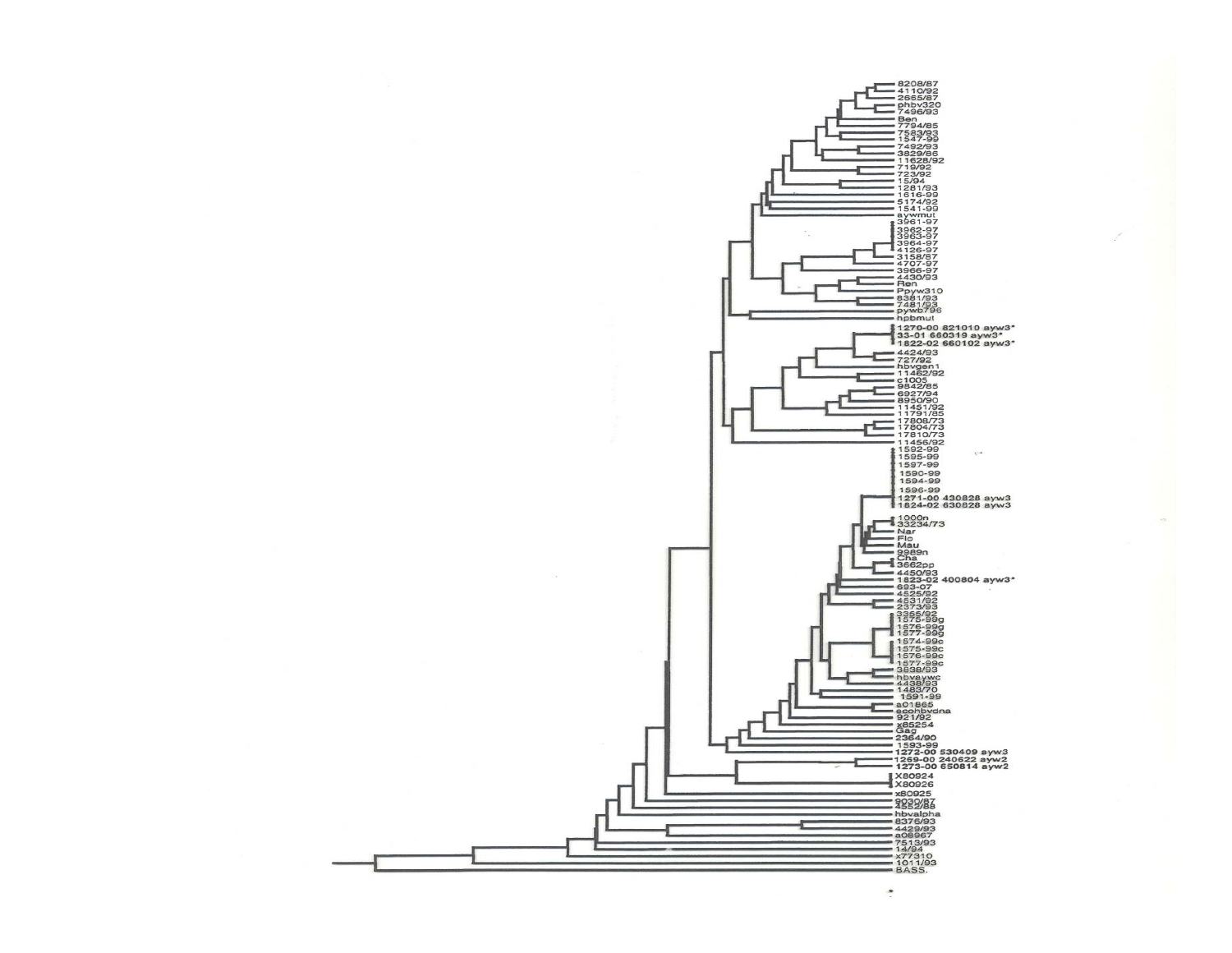### Consequences at the individual level

- 1/5 patients died from liver failure
- 1/5 patients developed chronic infection and cirrhosis within 2 years, furthermore, he infected his wife
- 1/5 patients felt terrible about not knowing how he was infected
- 1/5 patients died from his underlying disease
- 1/5 chronic infection which cleared after cessation of immunosuppression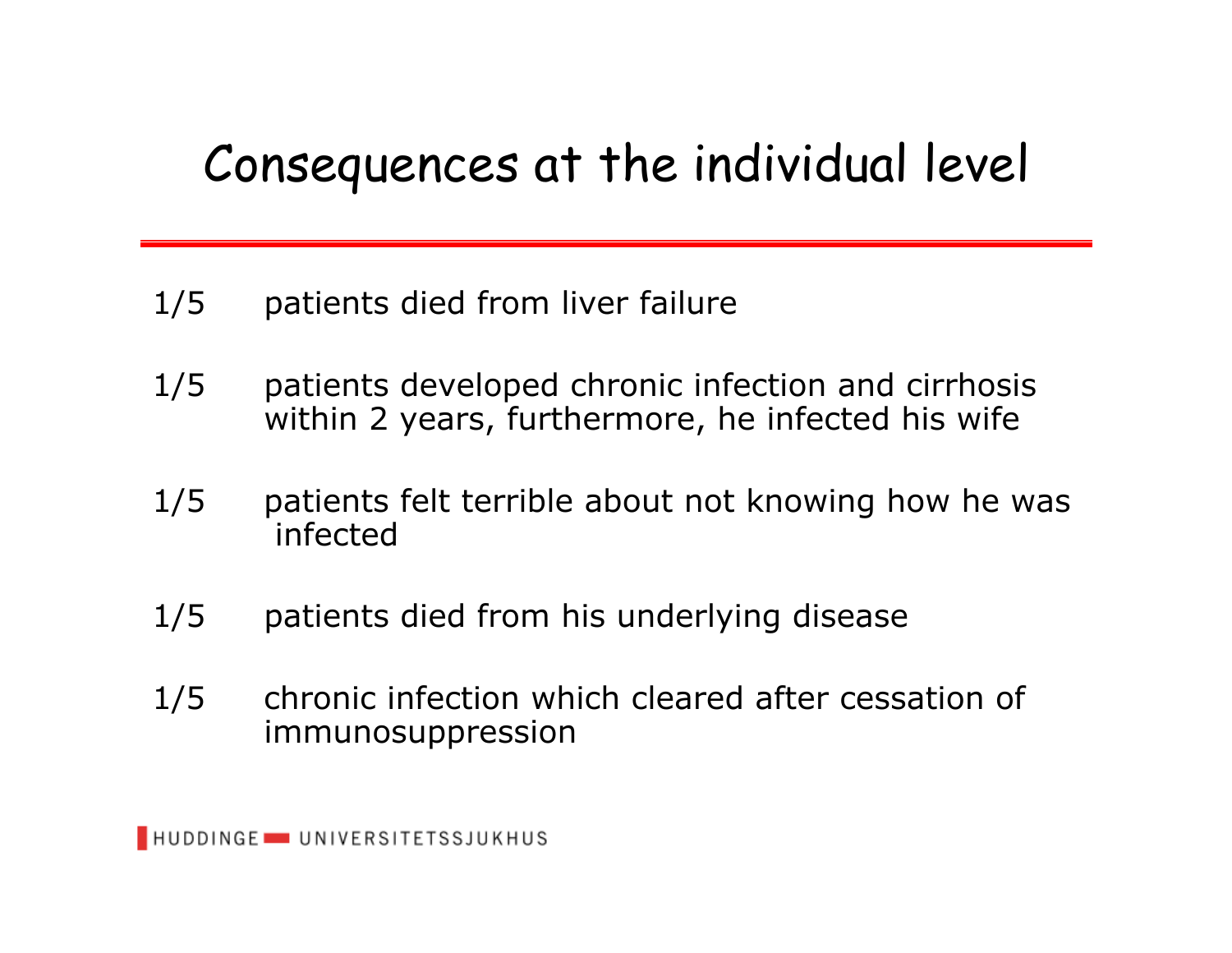### Total measurable costs

| Treatment                 | 157.000 |
|---------------------------|---------|
| Investigation of outbreak | 40.000  |
| Contact tracing           | 362.000 |
| Vaccination               | 113.000 |

~ **672.000**

#### $=$  vaccine cost for some 1.200 infants with monovalent HBV vaccine !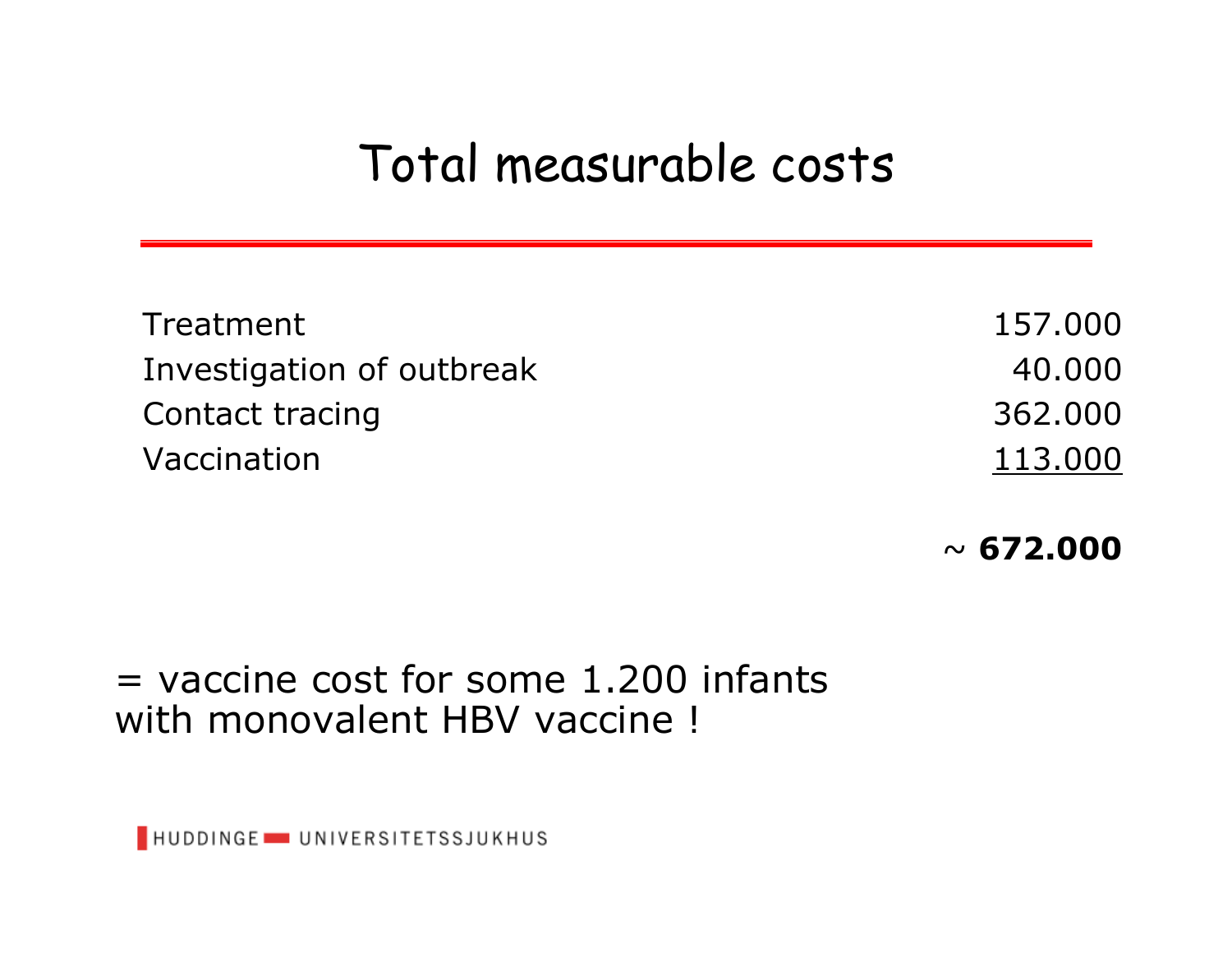### Approximate price-tags: I Treatment

|                                      | price/unit | #1 | #2              | #3                | #4             | # 5            | sum    |
|--------------------------------------|------------|----|-----------------|-------------------|----------------|----------------|--------|
|                                      |            |    |                 |                   |                |                |        |
| Hospitalization one day              | 4500       |    |                 | $\qquad \qquad -$ |                | $\overline{2}$ | 45.000 |
| Out-patient clinic, doctor           | 1500       |    | 11              | 1                 | $\overline{2}$ | 3              | 25.500 |
| $\boldsymbol{\prime\prime}$<br>nurse | 500        |    | 6               | $\blacksquare$    | $\Omega$       |                | 3.500  |
|                                      |            |    |                 |                   |                |                |        |
| Antivirals (lamivudin)               | 20/d       |    | $15 \text{ mo}$ |                   |                |                | 9.000  |
| (adefovir)                           | 200/d      |    | 9 <sub>mo</sub> |                   |                |                | 55.000 |
|                                      |            |    |                 |                   |                |                |        |
| One secondary clinical case*         | 19.000     |    |                 |                   |                |                | 19.000 |

#### **~ 157.000** KrSEK

[\* Scand J Infect Dis 1993;25:693-697]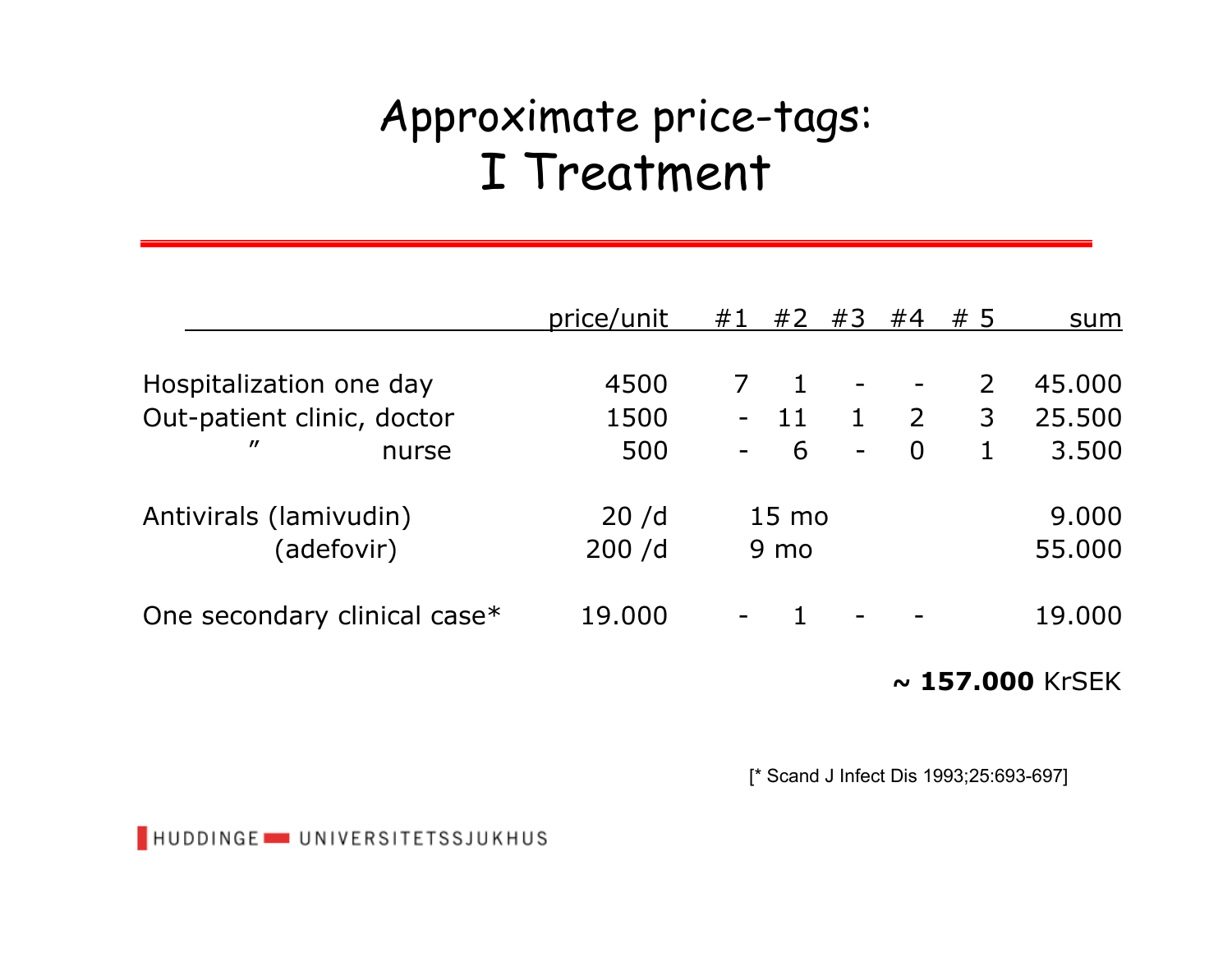### Price-tag II: Laboratory investigations of outbreak

|           |                    | price/unit   |    | #1 #2 #3 #4 #5 |  | sum    |
|-----------|--------------------|--------------|----|----------------|--|--------|
|           |                    |              |    |                |  |        |
|           |                    |              |    |                |  |        |
|           | • HBV serology     | 160          | 80 |                |  | 12.800 |
| $\bullet$ | <b>HBV-DNA PCR</b> | 700          | 11 |                |  | 7.700  |
|           | • HBV sequencing   | $\sim$ 2.000 |    | 3 2 3 1        |  | 20.000 |
|           |                    |              |    |                |  |        |

~ **40.000**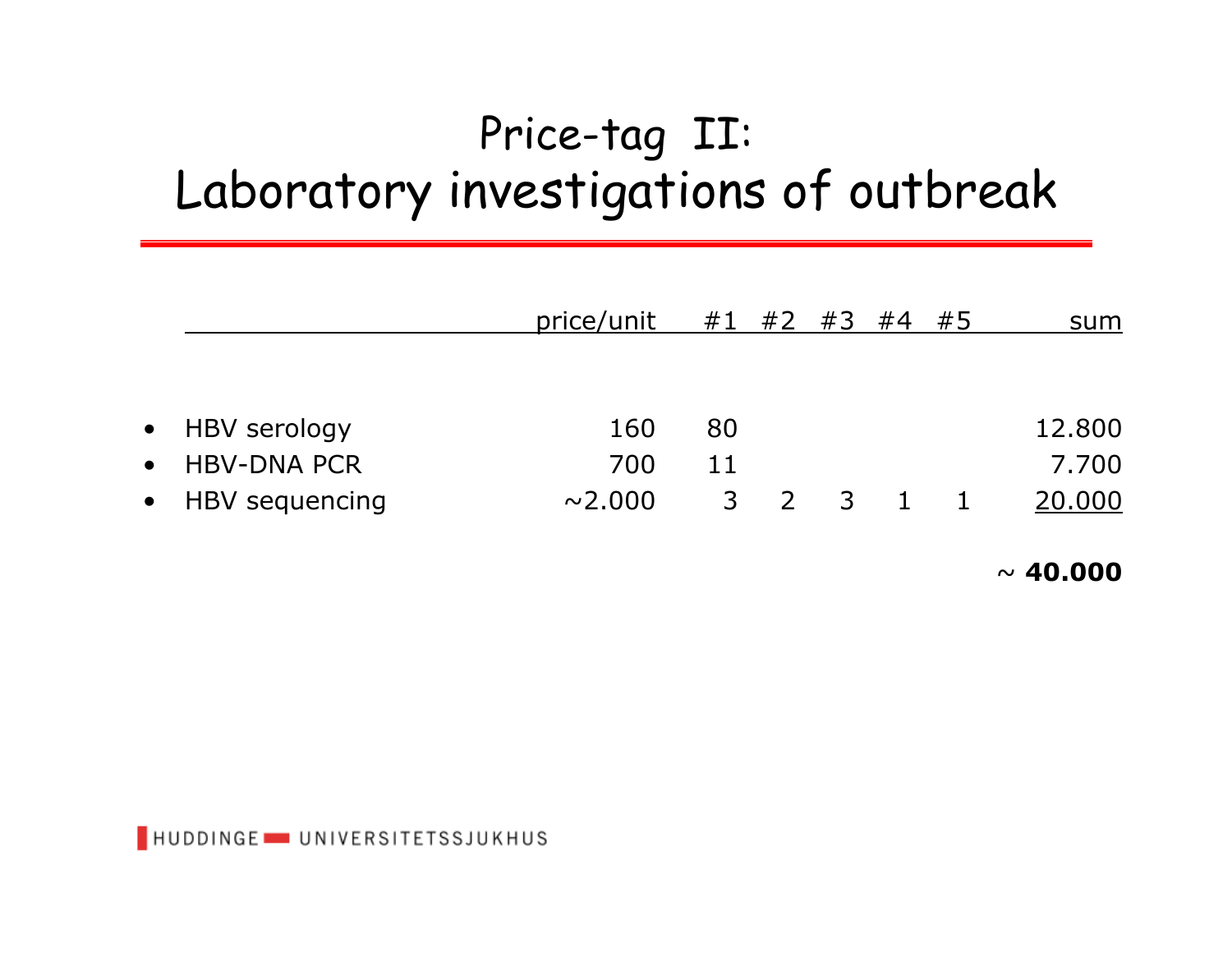### Price-tag III: Contact tracing

|                                                 |                                | price/unit #1 #2 #3 #4 #5 |  |          |  |   |    | sum     |
|-------------------------------------------------|--------------------------------|---------------------------|--|----------|--|---|----|---------|
|                                                 | Identification of source/s     |                           |  |          |  |   |    |         |
|                                                 | • Sexual partners $*$          | 1.500                     |  |          |  |   |    | 3.000   |
|                                                 | • Each tested blood-donor*     | 1.500                     |  | 9 35 111 |  | 0 | 54 | 313.000 |
| $\bullet$                                       | HBV-DNA PCR blood donors       | 700                       |  |          |  |   |    | 1.400   |
| HBV surveillance 72 dialysispat x4<br>$\bullet$ |                                |                           |  |          |  |   |    |         |
|                                                 | (ALT surv. every 2 w not incl) | 160                       |  |          |  |   |    | 45.000  |
|                                                 |                                |                           |  |          |  |   |    |         |

**~ 362.000**

\* Including time waste [Scand J Infect Dis 1993;25:693-697]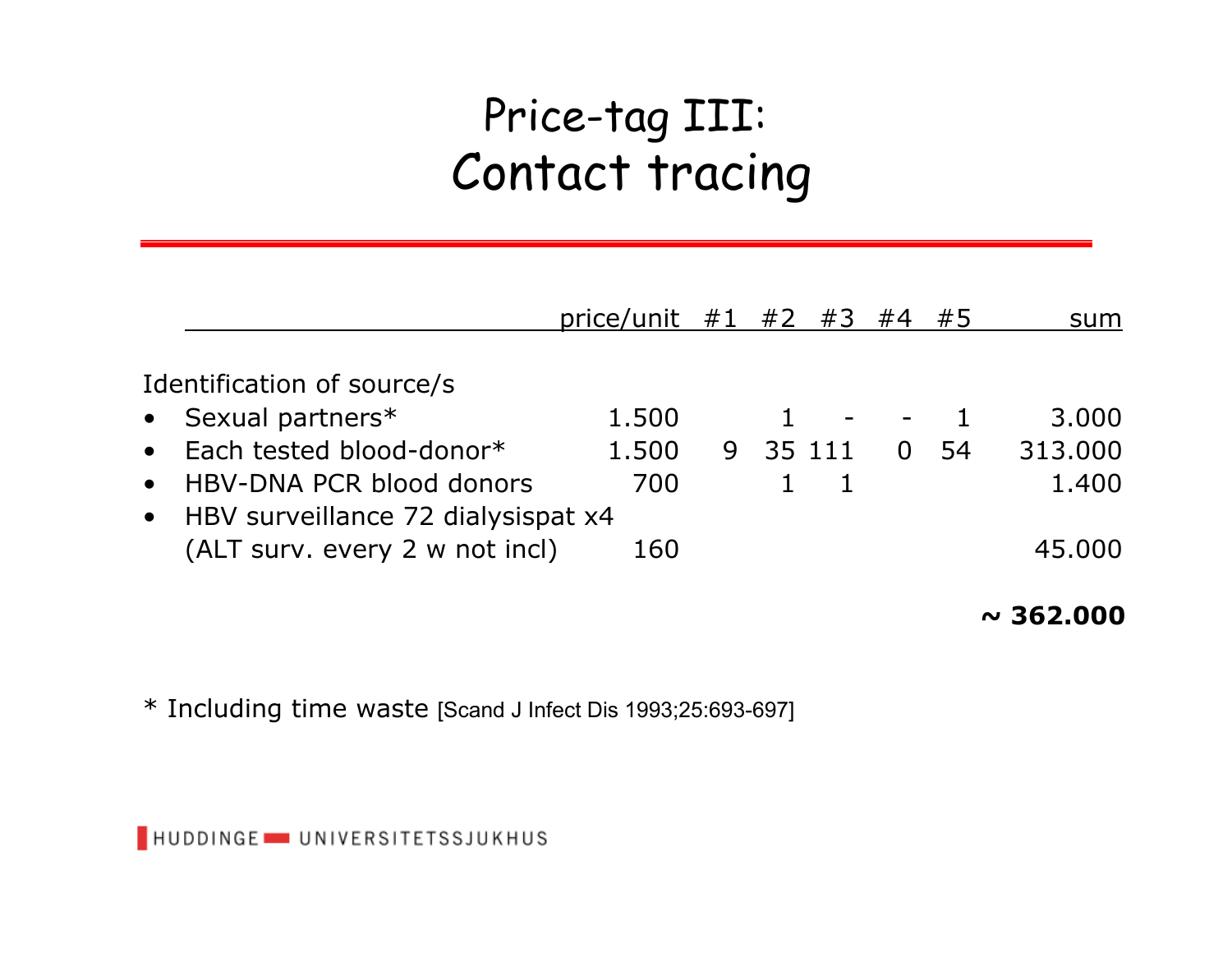### Price-tag IV: Prevention

|                                 | price/person | sum            |
|---------------------------------|--------------|----------------|
|                                 |              |                |
| Vaccination of a cohort of 72   |              |                |
| dialysis patients, 4x 40 µg,    | 1400         | 102.000        |
| serology afterwards             | 80           | 5.600          |
|                                 |              |                |
| Vaccination of 10 staff members | 500          | 5.000          |
| Serology afterwards             | 80           | 800            |
|                                 |              | $\sim 113.000$ |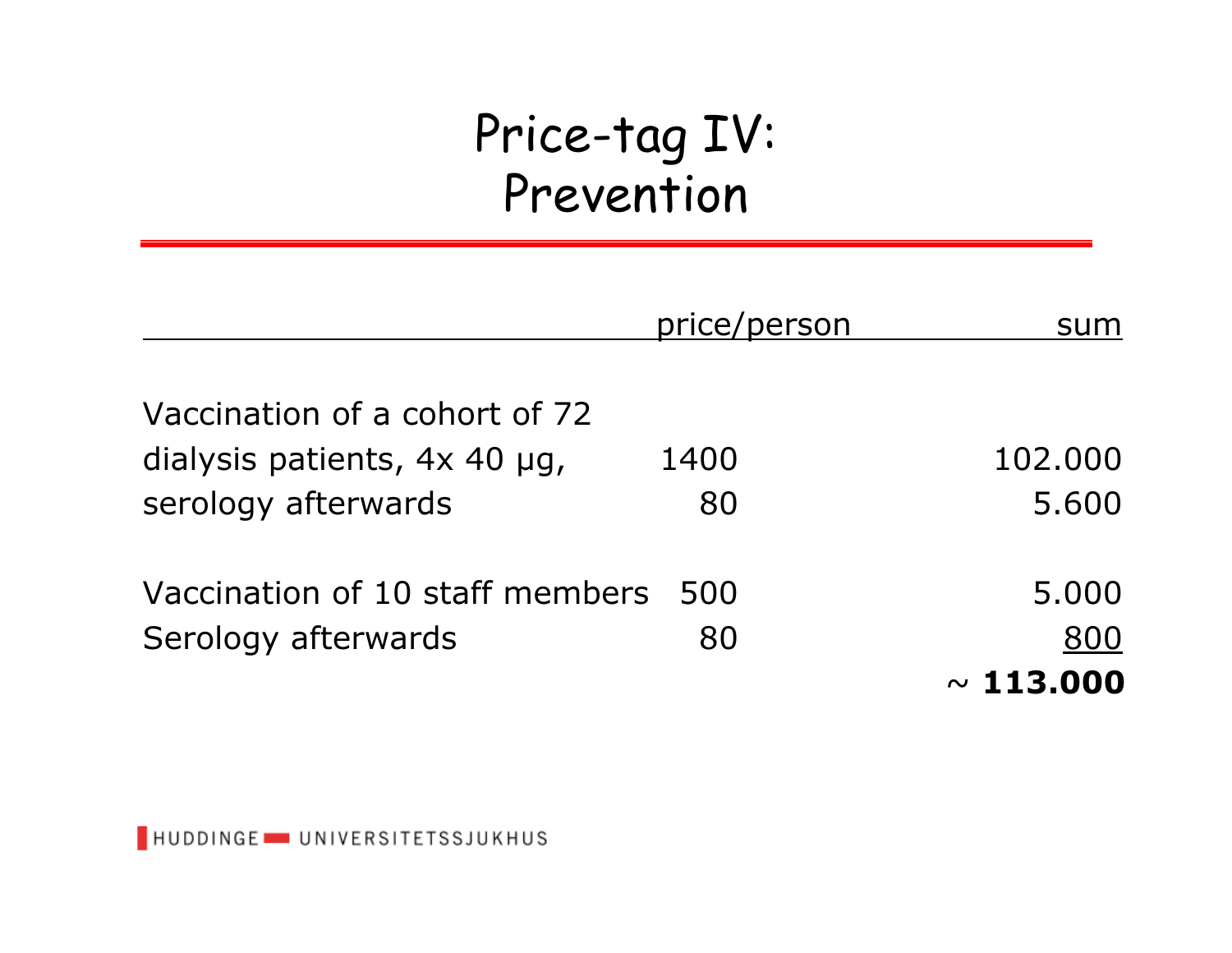### ... to be honest…

...dialyspatients were only tested twice...

...dialysis patients were not vaccinated...

…only 132/209 blood donors have been tested…

…50 % of staff reporting needle-sticks and sharps are still unvaccinated against HBV…

...lots of opportunities for improvement...